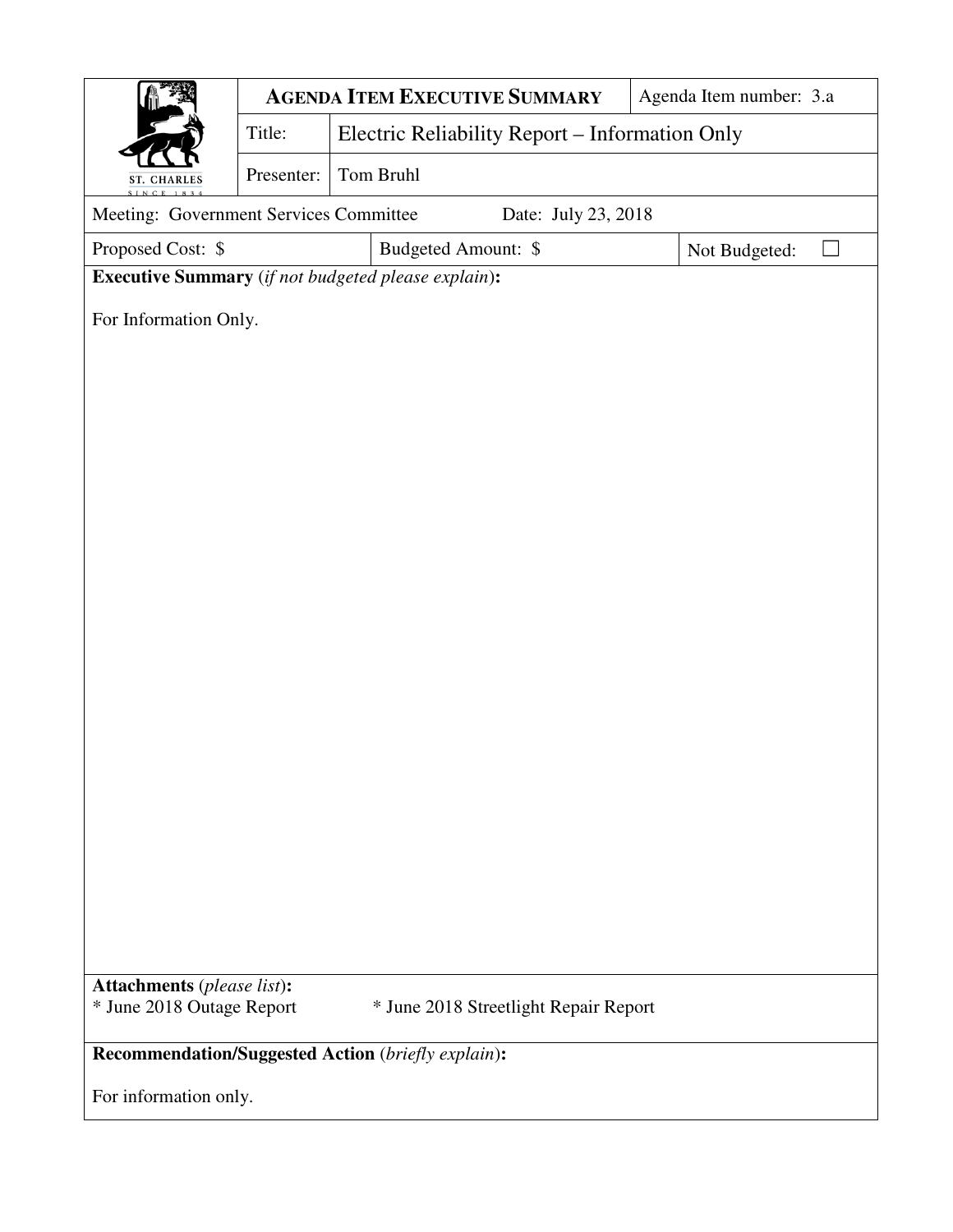## **City of St. Charles June 2018 Outages**

| <b>OUTAGE No.</b> | <b>DATE</b> | <b>TIME OFF</b> | TIME ON (Min) | <b>AREA AFFECTED</b>                                               | <b>CIRCUIT No.</b> | <b>CAUSE/RESPONSE</b>                                                                                                                                                                                                | NO. OF CUST. | <b>OUTAGE</b><br><b>MINUTES</b> | <b>MAJOR</b><br><b>CATEGORY</b> | <b>SUB CATEGORY</b> |
|-------------------|-------------|-----------------|---------------|--------------------------------------------------------------------|--------------------|----------------------------------------------------------------------------------------------------------------------------------------------------------------------------------------------------------------------|--------------|---------------------------------|---------------------------------|---------------------|
| $\mathbf{1}$      | 6/2/2018    | 7:40 AM         | $\pmb{0}$     | From Tyler Rd. to Randall Rd.,<br>between Fox Glen and Prairie St. | 13150              | Blast on 34kV overhead equipment at City<br>Hall Substation. Unknown cause /<br>automatic reclose.                                                                                                                   | 2880         | $\mathbf 0$                     | Equipment                       | Arrester            |
| $\overline{c}$    | 6/6/2018    | 6:11 AM         | 43            | McKinley St., S. 5th St., S. 6th St.                               | 624                | Blown transformer fuse (5127T02).<br>Squirrel made contact from arrester<br>bracket bolt to under the arrester cap. Re-<br>fused transformer.                                                                        | 11           | 473                             | Animal                          | Squirrel            |
| $\mathbf{3}$      | 6/7/2018    | 6:49 AM         | 42            | Union Ave., S. 7th Ave.                                            | 311                | Blown transformer fuse. Squirrel made<br>contact with top of transformer and H1<br>bushing. Re-fused transformer.                                                                                                    | 8            | 336                             | Animal                          | Squirrel            |
| $\overline{4}$    | 6/7/2018    | 11:30 PM        | 122           | S. 4th Pl. and S. 5th Pl.                                          | 311                | Outage caused by broken porcelain cutout<br>on transformer at 1728 S. 4th Pl. De-<br>energized 10 primary at Moore Ave.,<br>trimmed trees, tested transformer,<br>changed cutout, and re-fused.                      | 12           | 1,464                           | Equipment                       | Other               |
| $\sqrt{5}$        | 6/8/2018    | 5:26 AM         | $\mathbf 0$   | Cedar Street and West Main<br>Corridor                             | 315/316            | 2-140k fuses and 2-150E fuses blown.<br>Squirrel made contact across A & B<br>phases on cross arm.                                                                                                                   | 729          | $\mathbf 0$                     | Animal                          | Squirrel            |
| 5                 | 6/8/2018    | 6:55 AM         | $\mathbf 0$   | Cedar Street and West Main<br>Corridor                             | 315/316            | Second momentary due to squirrel that<br>made contact across A & B phases on<br>cross arm. Unclear exactly how the<br>second momentary was caused.                                                                   | 729          | $\mathbf 0$                     | Animal                          | Squirrel            |
| $\overline{5}$    | 6/8/2018    | 8:30 AM         | 184           | 13th Avenue - Auto repair shop                                     | 316                | 2-140k fuses and 2-150E fuses blown.<br>Squirrel made contact across A & B<br>phases on cross arm. Spliced both<br>phases using covered 1 phase ACSR and<br>covered tie wire. Re-fused riser pole and<br>switchgear. | $\mathbf{1}$ | 184                             | Animal                          | Squirrel            |
| 6                 | 6/16/2018   | 7:20 AM         | 28            | 157 S. Tyler Rd.                                                   | 514                | Outage due to new service hook up. Shut<br>off power, hooked up new service and<br>restored power.                                                                                                                   | $\,$ 1       | 28                              | Scheduled                       | Customer            |
| $\overline{7}$    | 6/23/2018   | 6:23 AM         | $\pmb{0}$     | Between Prairie St. & Gray St.,<br>from the River to 14th St.      | 624                | Squirrel on transformer pole - operated<br>recloser.                                                                                                                                                                 | 767          | $\pmb{0}$                       | Animal                          | Squirrel            |
| $\overline{7}$    | 6/23/2018   | 6:23 AM         | 54            | 700 Block of S. 7th Street                                         | 624                | Squirrel on transformer pole - took out fuse<br>and operated recloser.                                                                                                                                               | 8            | 432                             | Animal                          | Squirrel            |
| $\mathbf{a}$      | 6/23/2018   | 7:28 AM         | $\pmb{0}$     | Rt. 38 - IYC, west side treatment<br>plant, Tri-Com bus barn.      | 813                | Mouse in switchgear at Rt. 38 & Randall<br>Rd. Breaker opened and reclosed. No<br>switchgear damage.                                                                                                                 | 13           | $\mathbf 0$                     | Animal                          | Mouse               |
| $\mathsf g$       | 6/27/2018   | 7:28 AM         | 26            | 1700 block of Pleasant Ave. &<br>Forrest Blvd.                     | 311                | Squirrel took out transformer fuse.<br>Replaced fuse and restored power.                                                                                                                                             | 12           | 312                             | Animal                          | Squirrel            |
|                   |             |                 |               |                                                                    |                    | <b>Total of Interrupted Minutes</b>                                                                                                                                                                                  |              | 3,229                           |                                 |                     |
|                   |             |                 |               |                                                                    |                    | <b>Total SAIDI*</b><br>Total of ComEd Interrupted Minutes                                                                                                                                                            | 0.206        | $\overline{\mathbf{0}}$         |                                 |                     |
|                   |             |                 |               |                                                                    |                    | Total SAIDI without ComEd                                                                                                                                                                                            | 0.206        |                                 |                                 |                     |
|                   |             |                 |               |                                                                    |                    | *System Average Interruption Duration<br>Index (SAIDI)                                                                                                                                                               |              |                                 |                                 |                     |
|                   |             |                 |               |                                                                    |                    |                                                                                                                                                                                                                      |              |                                 |                                 |                     |